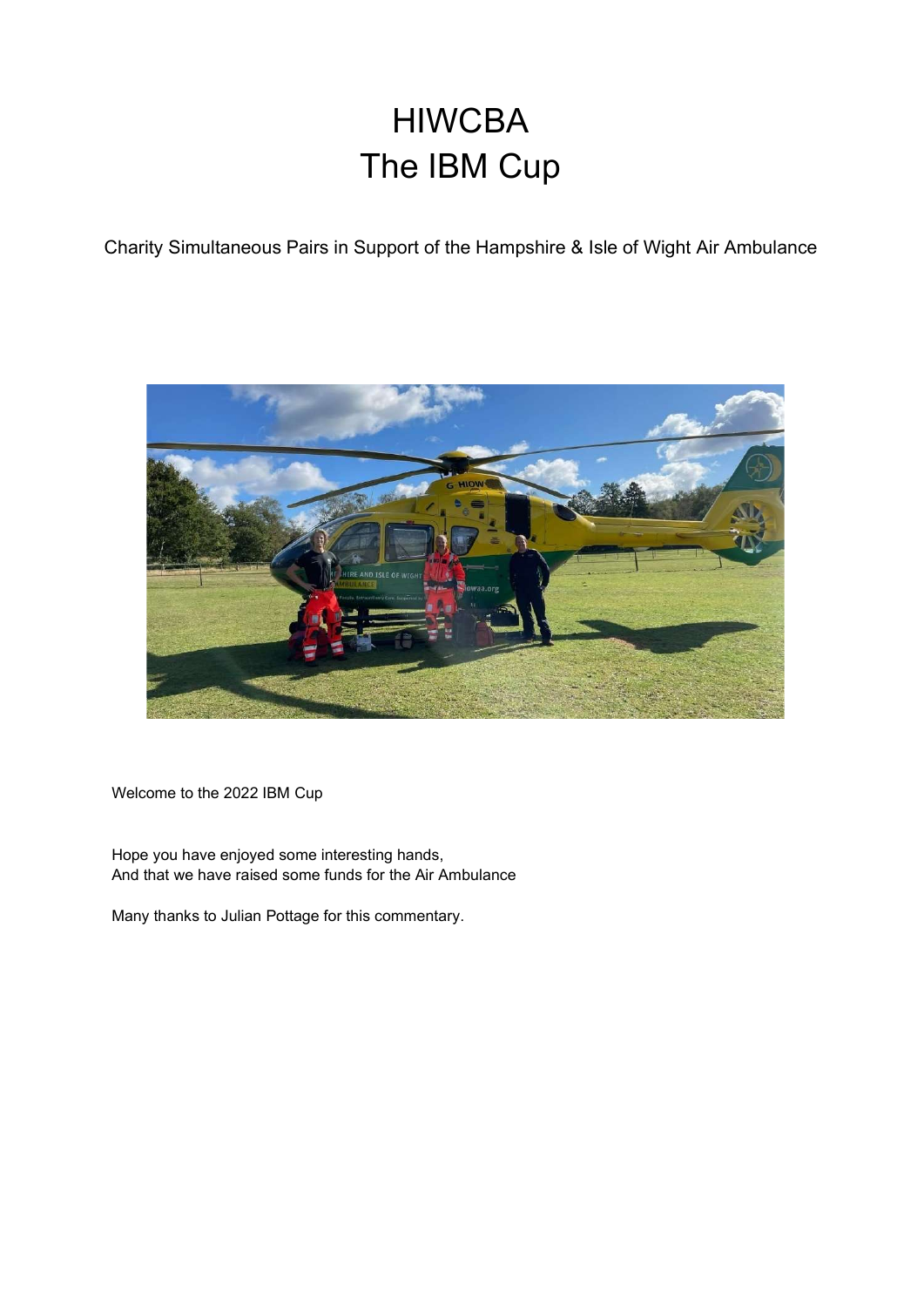

Although both sides can make game  $(5\bullet)$ is on if West declares), the bidding is likely to stop short whether North opens  $2\mathbf{v}$  or  $3\mathbf{v}$ . If East plays in  $4\mathbf{A}$ , it is likely to make unless South somehow finds the A opening lead. Quite often East will buy the contract in  $3\bullet$  and make at least 10 tricks after a heart lead at trick one and a trump finesse at trick two. South will then need to switch to the  $\triangle$  A to stop 11 tricks.

After East opens  $1\bullet$ , West responds 2 $\bullet$ and North overcalls 24, East will want to bid the diamonds without getting West too excited. I play that a double would show a good hand, leaving  $3 \cdot$  as competitive. Some people play the 'good bad 2NT' convention (similar to Lebensohl). There are four top losers in  $3\bullet$ , which makes, but only eight tricks to run in 3NT.  $3\spadesuit$  is on with some good guesswork.

Following South's 1<sup>\*</sup> opening, West is not quite good enough to overcall 1NT, which is just as well since East would surely raise 1NT to 3NT. Defending a no-trump contract, South should put up the  $*A$  at trick one and try the  $\bullet$  A at trick two to see whether North encourages. If East-West play in a suit contract, South needs to cash three top cards in the majors at the start or lose at least one of them.

Some tables will witness a really simple auction:  $1$  from West raised to  $2$  by East and passed out. Others will see more action than that, a game try from West or a reopening double from North perhaps. With the  $\bullet$ A onside and the  $\bullet$ A conveniently doubleton in the North hand,  $4\spadesuit$  is a lucky make. With the diamond finesse wrong for them, North-South would go down one in  $3\bullet$ .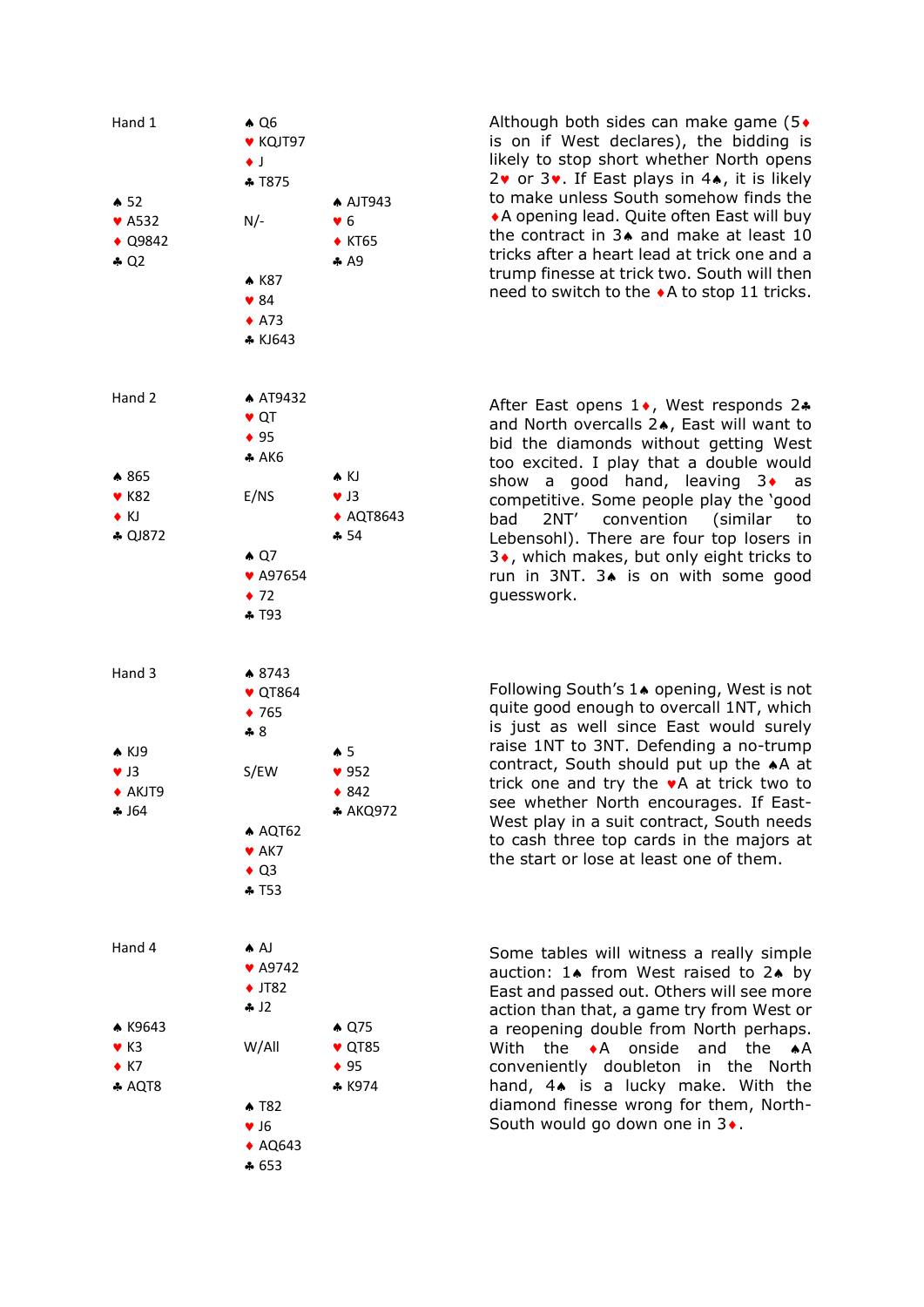

While the favourable club position means that a slam is possible, a game contract, 3NT most likely, will be the more popular choice. If North declares, a diamond lead from East would give the defenders a diamond trick to go with the  $\blacktriangleright$  A. More likely South declares  $(1 \cdot -2 \cdot -3)$ NT for example) and, even if North declares, North may well be the one who bids diamonds rather than West. Despite the favourable vulnerability, East-West would be in big trouble if they buy the contract.

Sometimes a weak  $2\bullet$  opening from South will steal the contract.  $2 \cdot \text{could}$ go four down if East scores a spade ruff and declarer has to play clubs from hand. 3NT by East-West is a more likely spot. If you guess the diamonds right, you can make at least 11 tricks (12 if a squeeze on South develops). More likely you will make only three tricks from the diamond suit and so nine in all.

After West opens  $3\bullet$  and North overcalls 3. East does not really have anything to say and South raises to  $4\spadesuit$ . The defenders can cash two clubs and a heart against  $4\bullet$ , which thus makes exactly. If West declares a heart contract, the defenders can take four tricks either by cashing out or by preventing a spade ruff with a trump switch. Thus the par result is 500 from 5• doubled down two.

East opens  $1\bullet$  in second seat and is likely to play in  $2\vee$  after South doubles and the other players do something sensible – maybe  $1\spadesuit$  from West and pass from North. If South starts with a top spade, to stop the overtrick the defenders will need to dislodge West's A entry at trick two or, more likely, at trick three after the  $*Q$  covered by the \*K and \*A. If West plays in no-trumps and North leads the  $\triangle$ 2, South does best to put up the  $\bullet$ K, again dislodging West's  $\bullet$  A entry.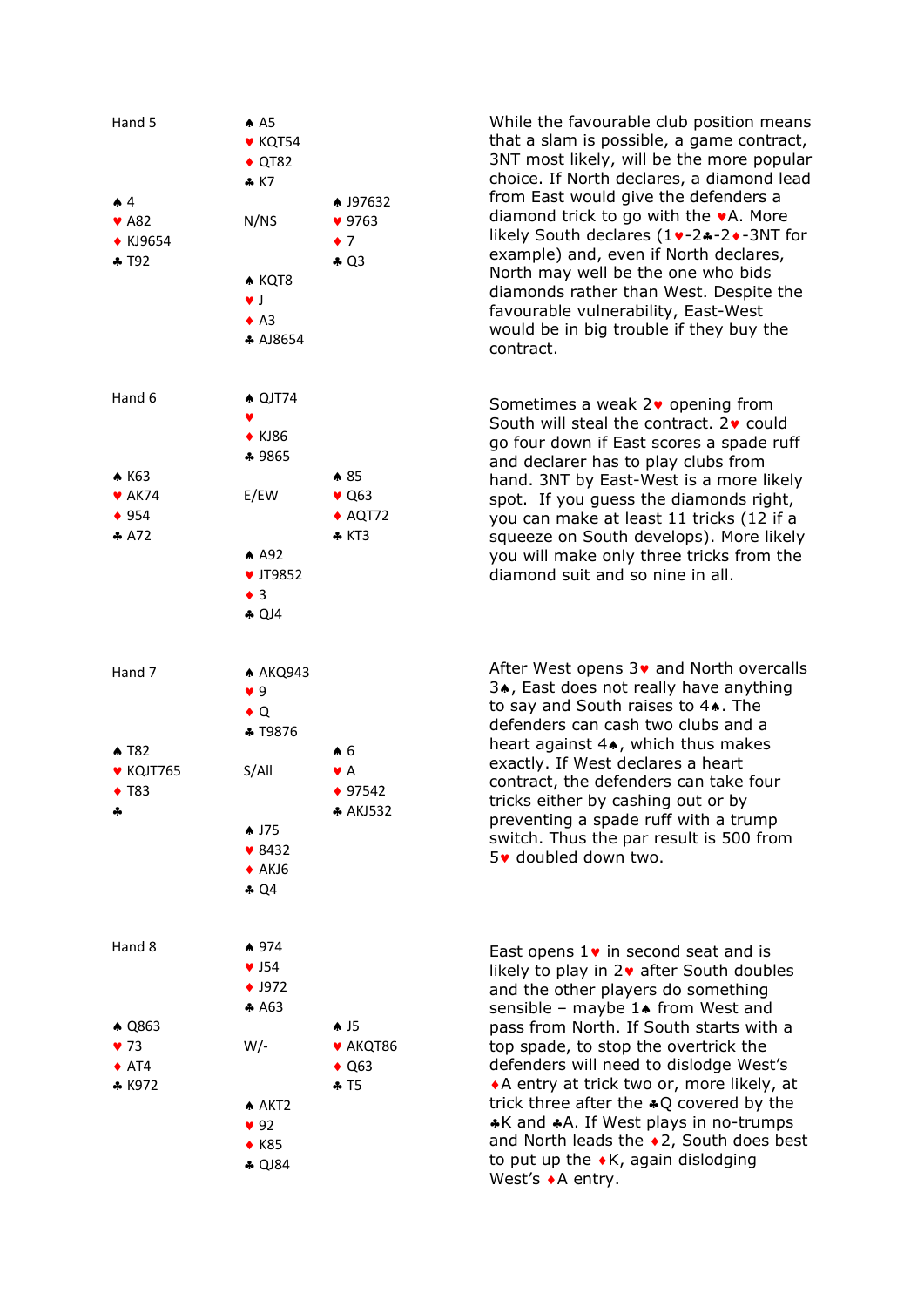

Nobody can make much on this deal. If East opens a weak  $2\star$ , that might end the auction – or perhaps North finds a reopening double. So long as they do not allow West to score two diamond ruffs, they should beat  $2\spadesuit$  via five tricks in the pointed suits and the  $\blacktriangleright$  A. The 4-1 diamond division means that  $3\bullet$  would fail with two tricks in clubs and one in each other suit to lose. 2NT should also go down, again due to the 4-1 diamond split.

Although they have a diamond fit, North-South are most likely to play in 3NT. Making 9 tricks is easy if West leads a spade. The play is trickier on a club lead. The in form thing to do is to read the  $*7$  as fourth highest and cover with dummy's  $*9$ . If you read the position, you can go on to strip West's red cards and exit with the third round of clubs to score a trick with the  $\triangle K$ . Most of those who make 3NT will do so because they get a spade lead rather than through an endplay.

This time the cards lie favourably for North-South, with any finesses required working and hearts 2-2. They should reach game via  $1 \vee -2 \vee -4 \vee$  and make an overtrick. Because the cards lie so well you can make 11 tricks in no-trumps as well, though surely people will prefer to play in the 5-4 heart fit. A sacrifice in  $4\bullet$ doubled would be costly, down 800.

With North-South only vulnerable, it is quite plausible that East-West will have a simple auction to themselves:  $1 \cdot -2 \cdot$ . In the play it seems normal to guess to play South for the  $\bullet$  Q rather than the A because you will do so without crashing your own honours and knowing you would likely then need only one ruff in dummy. If South declares,  $3*$  is on, but East-West would need to be rather backward in their bidding to sell out to 3.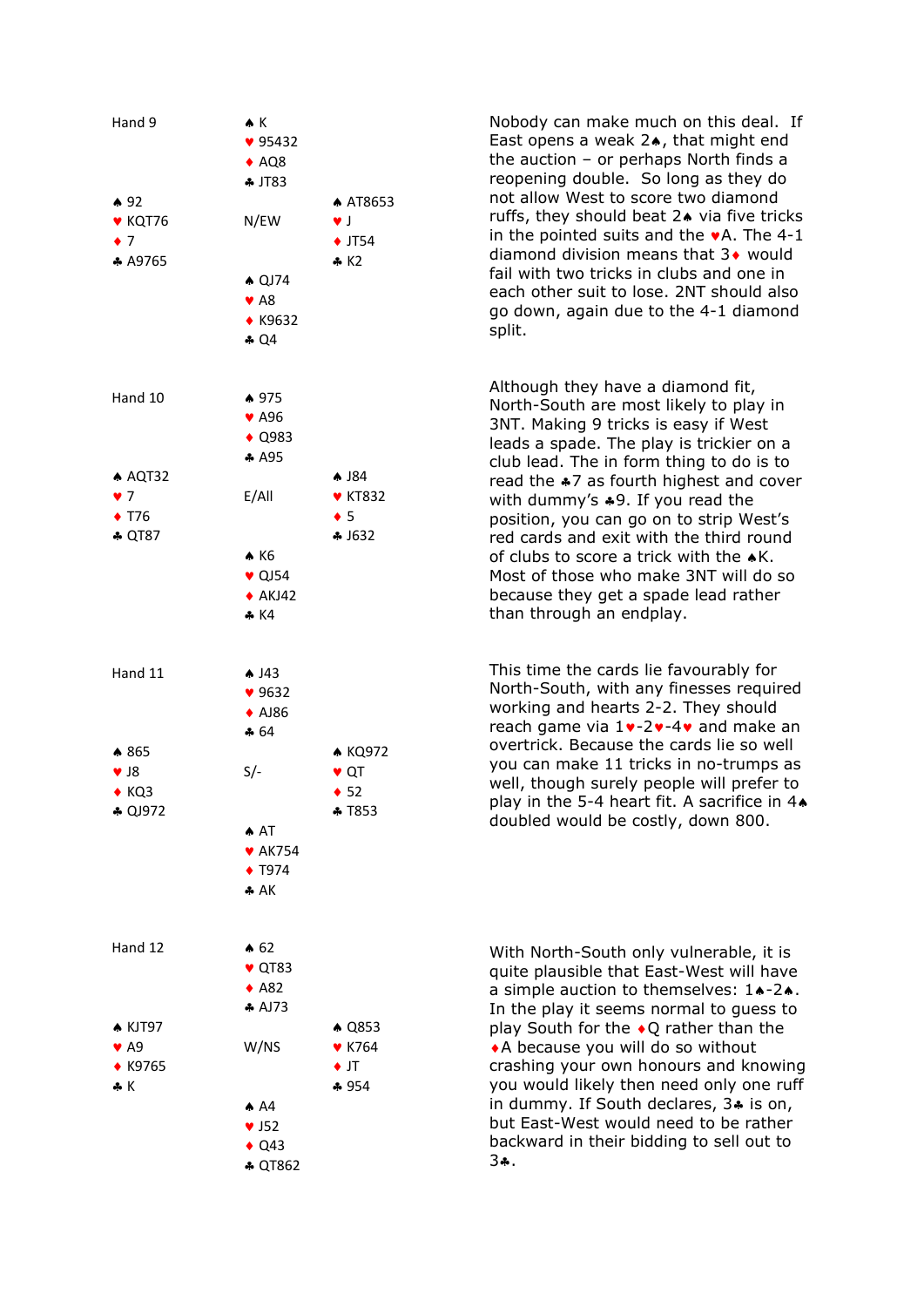| Hand 13                                                                            | $\triangle$ Q9<br>$\blacktriangleright$ A8<br>$\bullet$ J73<br>♣ J98742 |                                                                         |
|------------------------------------------------------------------------------------|-------------------------------------------------------------------------|-------------------------------------------------------------------------|
| AD7<br><b>v</b> JT932<br>$\bullet$ 64<br>$+T53$                                    | N/AlI                                                                   | <b>A KT64</b><br>$\bullet$ 65<br>$\triangle$ AKQ9<br>A K6               |
|                                                                                    | ♦ 8532<br>$\blacktriangledown$ KQ74<br>◆ T852<br>$\clubsuit$ Q          |                                                                         |
| Hand 14                                                                            | ▲ AQ632<br>96<br>$\triangle$ AT5<br>$+T93$                              |                                                                         |
| <b>A T85</b><br>$\bullet$ QJ84<br>$\triangle$ KJ7<br>\$872                         | E/-<br>$\star$ K7                                                       | $\clubsuit$ J94<br>$\blacktriangledown$ AT52<br>$\bullet$ 943<br>$-654$ |
|                                                                                    | $\blacktriangledown$ K73<br>$\triangle$ Q862<br>♣ AKQJ                  |                                                                         |
| Hand 15                                                                            | $\bullet 82$<br>$\blacktriangledown$ 42<br>◆ KJ876<br>A162              |                                                                         |
| $A\bigtriangleup$ AQJ4<br>$\blacktriangledown$ T5<br>$\blacklozenge$ T954<br>♣ KQ5 | S/NS<br>▲ K975<br>♥ Q9876                                               | $\triangle$ T63<br>♥ AKJ3<br>$\triangle$ A32<br>♣ 983                   |
| Hand 16                                                                            | $\bullet$ Q<br>$-574$<br>$\triangle$ KQJ74                              |                                                                         |
| $A^2$                                                                              | $\blacktriangledown$ K32<br>$\triangle$ K72<br>AT                       | ♦ 9865                                                                  |
| ♥ AJ964<br>$\triangle$ QJ4<br>$-743$                                               | W/EW<br>$\triangle$ T3                                                  | $\blacktriangledown$ T8<br>$\triangle$ A96<br>* K965                    |
|                                                                                    | $\bullet$ Q75<br>◆ T853<br><b>4 QJ82</b>                                |                                                                         |

Playing 4-card majors, East-West might well bid 1+-2+-3NT. West, having correctly raised with 3-card support, passes 3NT in the knowledge that East is likely to have only four spades. Although you can make 3NT, indeed with an overtrick on most leads, some will lose a spade, three hearts and a diamond to go down a trick. The entry position does make it easier to try playing South for the  $\triangle$ O, which does not succeed as the cards lie.

1 • - 1 • - 2NT-3NT by South and North will be a common auction. On a normal heart lead the defenders take the first trick and, if West discards correctly, they eventually score a diamond trick as well. West should work out that East might be able to guard the third round of hearts (with the  $\sqrt{10}$ ) but, with the  $\sqrt{10}$  visible in dummy and South having shown 18- 19 points, East cannot guard the second round of diamonds. The 3-3 splits in both black suits mean that  $64$  makes ugh!

If West opens 1NT, East's flat shape makes the hand worth only inviting game, an invitation West will decline. North leads the  $\bullet$  6 against 2NT. South wins with the  $\bullet$ O and switches to a club up to the weakness in dummy. After capturing one of West's club honours North needs to trust South for a singleton diamond and either play back a low club or switch to one of the majors.

If West opens 1NT, North doubles and either East or West might remove the double. 1NT (doubled) is beatable, quite easily if North finds an inspired low spade lead (or if East declares and South leads the  $*10$ ). With the common high spade lead, it is quite hard for the defenders to avoid being endplayed. With the hearts sitting kindly and the  $*A$ as expected onside,  $2\bullet$  makes in comfort.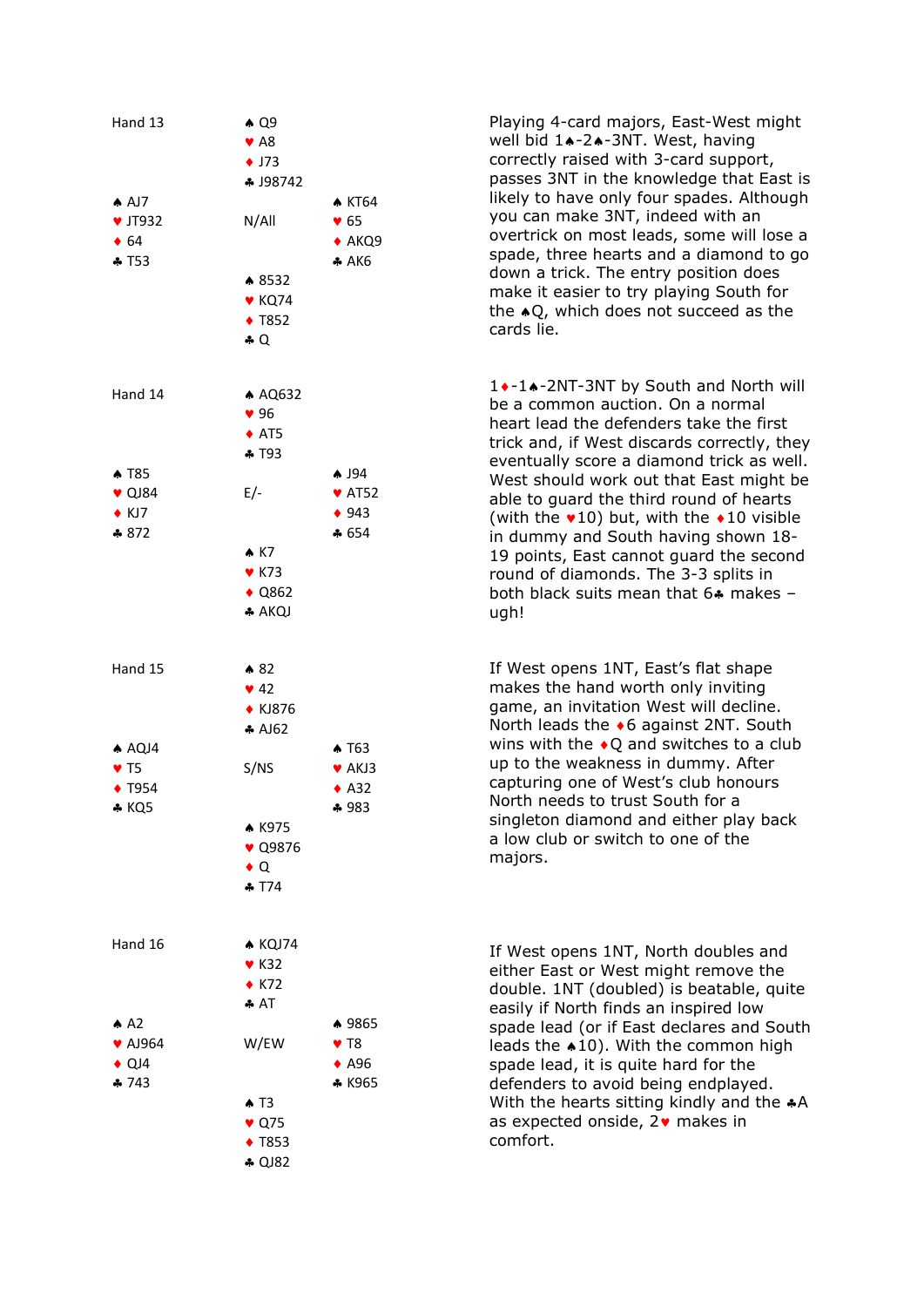

Playing ordinary Acol, East's 2♦ reply to 24 may well result in  $6\bullet$  played by the weak hand: 2+-2+-3+-4+-4NT-5+-6+ for example. Those playing Benjamin may reach the slam from the West seat. A trump lead from three low should be safe but if North leads a spade then South must not play the  $\triangle K$  on the  $\triangle 10$ (or the  $*4$ ). 6 would make if the  $*J$ fell in three rounds or South had the  $\bullet$ A but should fail as the cards lie. West would make 10 or 11 tricks in 3NT.

North-South will be doing well to stay out of game.  $1 \cdot -2 \cdot -2 \cdot -2N$ T is just about possible. The spotlight turns to East. An inspired diamond lead (very hard to find if North has bid the suit) might enable the defenders to make two tricks in each major as well as three diamond tricks. More likely East leads a heart. Then declarer can make two heart tricks to go with four clubs and the pointed-suit aces to score eight tricks in all.

West is going to open 2NT or take whatever is the system action to show a balanced 20 points. East can transfer into spade and might make a mild slam try – even with a 6-card suit, a combined 29 points is not generally enough for a slam. As it happens, with all the finesses right you can make 12 tricks in no-trumps or in spades and you might score a lot of matchpoints merely by playing in 3NT rather than 4..

South is likely to open in fourth seat and regret doing so because North has by far the weakest of the other three hands.  $1\spadesuit$  is down only one because declarer can make a long spade (or a club ruff) as well as the five obvious tricks. 1NT could go two down if the lead is not a diamond and the defenders avoid crashing club honours. If North declares, a diamond lead will be common and then 1NT should go down only one trick.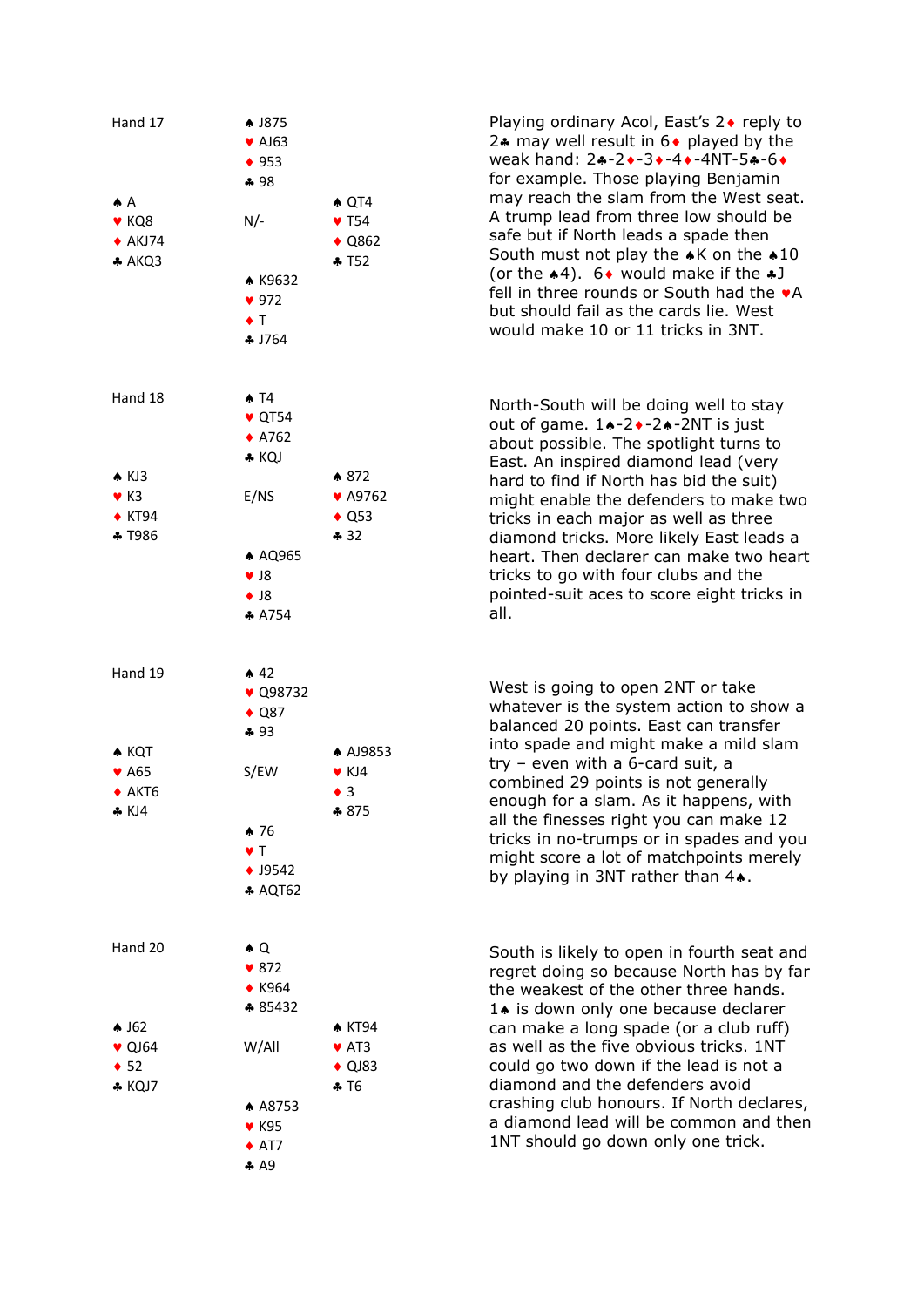

East may face a ticklish problem having started with a double of  $1\bullet$  (the hand being too strong for a  $1\spadesuit$  overcall) and then seeing South bid spades. Perhaps 2. should be natural as depending upon whether West has bid  $2\bullet$  or North has rebid the diamonds, at least one of doubling again or cue bidding  $3\bullet$  will be an option. As South's spade bid is genuine, East-West want to play in hearts. Amazingly, with their combined 19 points, North-South can make 3NT.

After opening  $1\spadesuit$  (this is not a preemptive hand) South will surely arrive in 4. A lead of either red suit allows the defenders to make their two aces and stop the second overtrick. On a passive club lead declarer can discard the singleton heart on a club and, by playing a low diamond towards the queen, restrict the defenders to one diamond trick.

South and North are likely to have the auction to themselves:  $1 \cdot -1 \cdot -2 \cdot -2 \cdot$ . If you play weak jump shifts, you might have a shorter auction even than that, though some would consider the seventh spade too much for the weak response. East's lead is crucial. A 'safe' diamond turns out to be anything but safe, allowing declarer to get two clubs away on the diamonds and make ten tricks. East-West do well in no-trumps, with eight tricks easily available.

Having passed as dealer, West is likely to overcall 1. after North has opened  $1 \cdot$ and South has responded  $1$ . Whether North doubles (to show a decent hand with no clear direction) or rebids  $2$ . South is likely to end in 3NT. If North-South play a strong no-trump then North might well open 1NT and declare the same contract. So long as declarer does not decide to finesse West for the  $\bullet$ O, ten tricks result and 430 will be a common score.